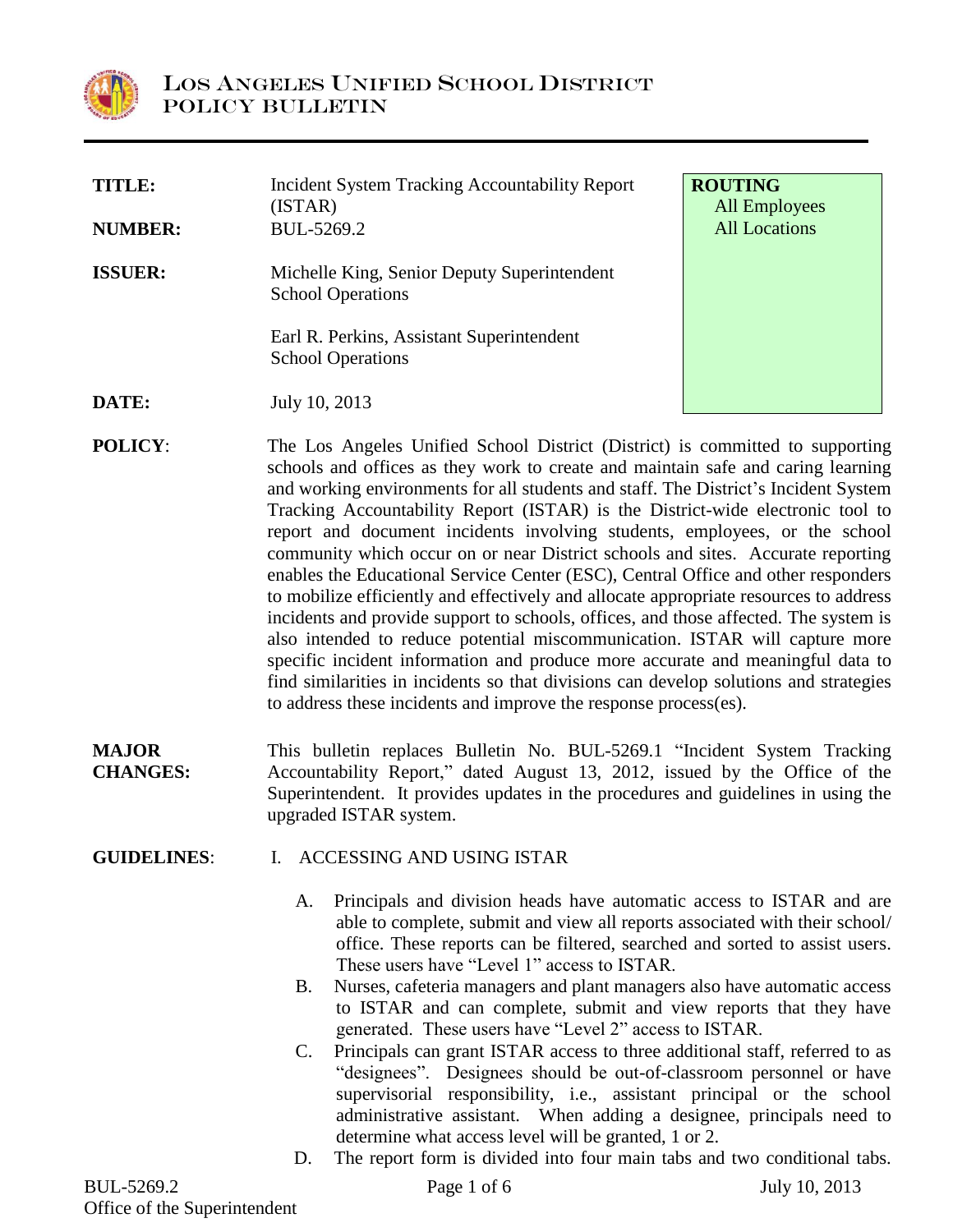

Users should enter all information requested into all tabs:

- 1. **Incident** This includes important information regarding the reporter of the incident, contact information, location, time of incident and if the incident is centered around or involves a District school/facility.
- 2. **Persons Involved** To ensure that the District has accurate information regarding the person(s) involved in an incident, whether it be a victim(s), suspect(s), or witness(es), it is important that the reporter provide the following important information as applicable: name, grade, date of birth, gender, school of attendance, student identification number, employee number, site or office name, position classification, job title, home address. In order to successfully track these incidents, the user should enter the student identification number when applicable.
- 3. **Issue Type** Staff should select the issue type that best describes the incident. Although there is an option for users to select "other", every effort should be made to select within the issue types provided. See Attachment B for a list of issue types with definitions.
- 4. **Incident Summary** Staff should be concise and succinct in summarizing the incident. The pertinent events of the incident should be documented so that key responders can ascertain the details of the incident. In addition, staff should enter updates in a timely manner to ensure key responders, divisions and offices are apprised of important developments regarding the incident. This tab also allows users to document who they directly notified of the incident.
- 5. **Injury/ Illness Report** (CONDITIONAL TAB) This tab appears if the incident involves an injury. If the incident involves an injury to a student, employee, or visitor, an Injury/Accident Investigation Report must be completed within 24 hours. A separate Injury/Accident Investigation Report must be completed for each injured person. This form is also required for incidents such as accident, death, medical treatment, transport by ambulance, and emergency room treatment or hospitalization. ISTAR will automatically route the reporter to the Injury/Accident Investigation Report Form once one of these issue types, noted in red, is selected.
- 6. **Risk Assessment Referral Data (RARD)** (CONDITIONAL TAB) This tab appears if an incident involves a student(s) who requires psychiatric hospitalization or is exhibiting suicidal behaviors, ideations, or self-injury. The administrator or designee shall maintain records and documentation of actions taken at the school for each case by completing an incident report and a RARD in ISTAR. In order to successfully track these incidents, the user should enter the student identification number in the Person's Involved tab. For complete guidelines regarding the RARD, please refer to BUL-2637.1, "Suicide Prevention, Intervention and Postvention (Students)", Section IV.H.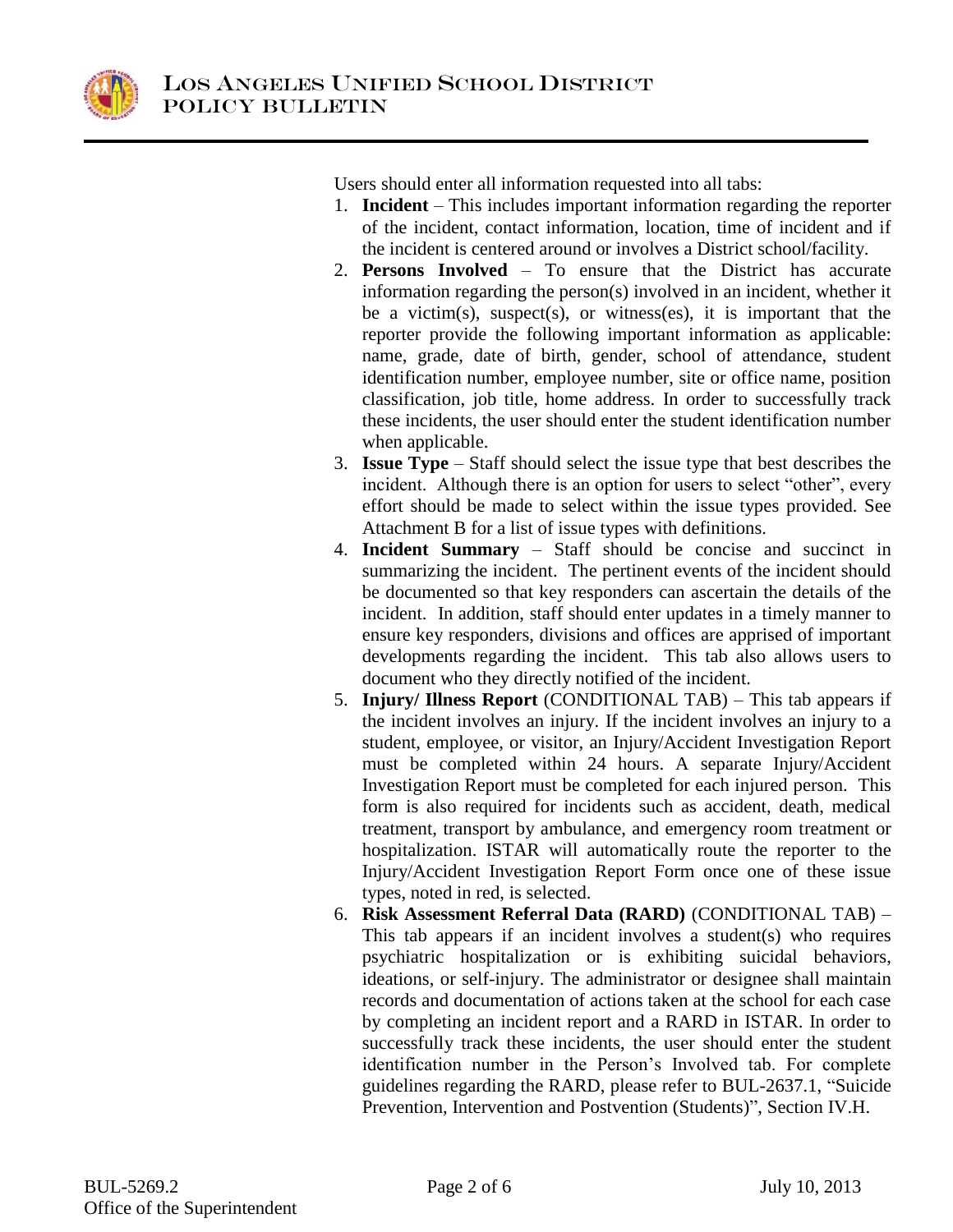

E. It is important to know that all District employees shall report instances of suspected child abuse or neglect by telephone immediately, or as soon as practically possible, to an appropriate child protective agency and shall prepare and send a written report to the **same** child protective agency within 36 hours of receiving the information concerning the incident. Suspected child abuse reports must not be made to Los Angeles School Police Department (LASPD) Officers or Safety Officers.

Making a report of suspected child abuse does not relieve staff of its responsibility to take administrative action to protect any alleged target/victim and/or initiate disciplinary proceedings or appropriate action against the perpetrator(s)/suspect(s). An ISTAR relating to the incident only and not the details of the suspected child abuse information must be completed and submitted so divisions, the ESC, unit/division head, or employee performance accountability field/ labor relations representatives, can take appropriate actions for both the victim and the suspect.

**NOTE:** The Suspected Child Abuse Report is confidential and should not be discussed with anyone other than a child protective agency representative, unless the employee/mandated reporter voluntarily waives his/her right to confidentiality as outlined in Bulletin No. BUL- 1347.2, "Child Abuse and Neglect Reporting Requirements", (Section XIV-Confidentiality). If employee misconduct is involved, users should select the issue type "Inappropriate Conduct" and report the misconduct directly to Employee Accountability Performance. If student misconduct is involved, appropriate student discipline should be considered separate from suspected child abuse reporting.

- F. Campuses with Beyond the Bell and other after-school programs are to ensure that the reporting procedures are in alignment with those during the school day. Beyond the Bell and after-school staff will work with the school site administrator and develop a communication protocol to properly report an incident that occurs after school. If access to ISTAR is not immediately available, because of the timing of the incident, a written Incident Report Form will be submitted to the school administration the next school day by appropriate Beyond the Bell staff. (See Attachment C) Incidents involving students that occur during Beyond the Bell weekend activities will be reported to the home school(s) on the following work day.
- G. Schools are required to report in ISTAR specific incidents that require student disciplinary action. A message reminder will be prompted if the user select an incident type that is in this category – *"Please note that the student related incident you have selected is subject to possible disciplinary action, suspension or expulsion."*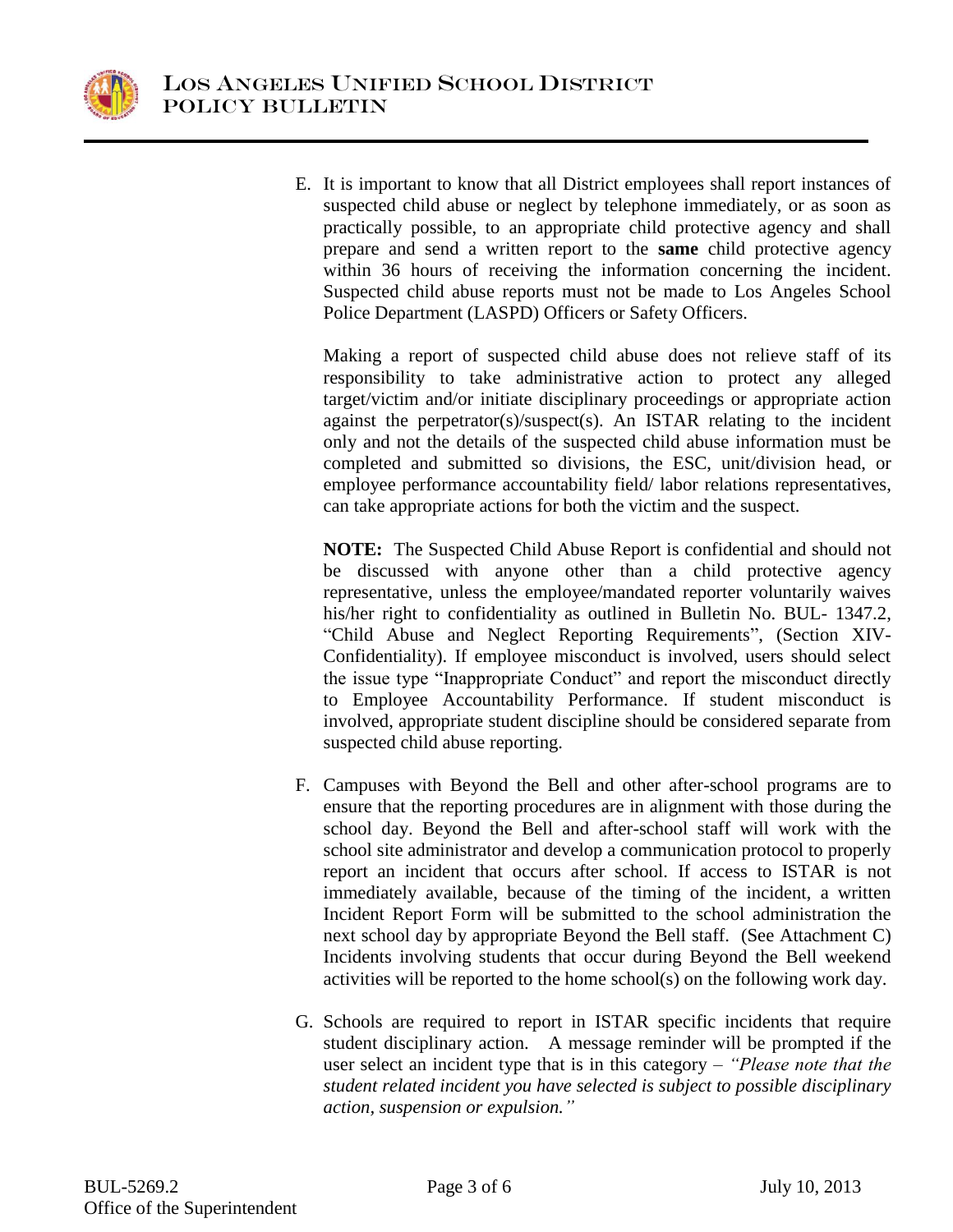

## II. ADMINISTRATOR/ SUPERVISOR RESPONSIBILITIES

- A. Incidents must be reported immediately by telephone to the appropriate ESC Operations Coordinator or Division Head.
- B. Incidents of a critical or serious nature that impact the school operations must be completed and electronically submitted as soon as possible the same day that the incident occurred. Less serious incidents should be completed and electronically submitted within 24 hours. Each incident created and submitted will be assigned a unique incident number. ISTAR can be accessed via the Office of School Operations' website [\(http://schooloperations.lausd.net\)](http://schooloperations.lausd.net/) or by typing the internet address: [http://istar.lausd.net.](http://istar.lausd.net/)
- C. Principals and office administrators must also review all reports submitted by their designee or staff or submitted by the Los Angeles School Police Department (LASPD) for accuracy and completeness of information.
- D. Principals and office administrators must consistently update unresolved incidents with the steps taken to ensure that appropriate actions or interventions are implemented and documented in a timely manner.
- E. Principals should ensure that employees no longer assigned to their school do not have access to ISTAR and should delete them as designees. (See Attachment A)

## III. EDUCATIONAL SERVICE CENTER ADMINISTRATOR OF OPERATIONS RESPONSIBILITIES

- A. Review incident reports submitted online for completeness and determine whether any additional action is required in accordance with District policy, procedures, or other mandated reporting procedures such as suspected child abuse or police reports.
- B. Determine whether additional ESC or central office resources or assistance might be required, suggested or offered to support the school.
- C. Develop a communication protocol for significant incidents between the ESC and the Office of School Operations.

## IV. AUTOMATIC E-MAIL NOTIFICATIONS VIA ISTAR

- A. Through this electronic process, the appropriate ESC, District divisions, and the Office of School Operations are automatically notified of an incident once the user clicks "Submit".
- B. Notifications of all school and District office incidents reported in ISTAR are automatically sent to the following offices: Chief Operating Officer, Communications, General Counsel, School Operations, and the Los Angeles School Police Department (LASPD).
- C. Notifications of all school site incidents reported in ISTAR are automatically sent to the respective Board Member or representative, Administrator of Operations and the Operations Coordinator(s).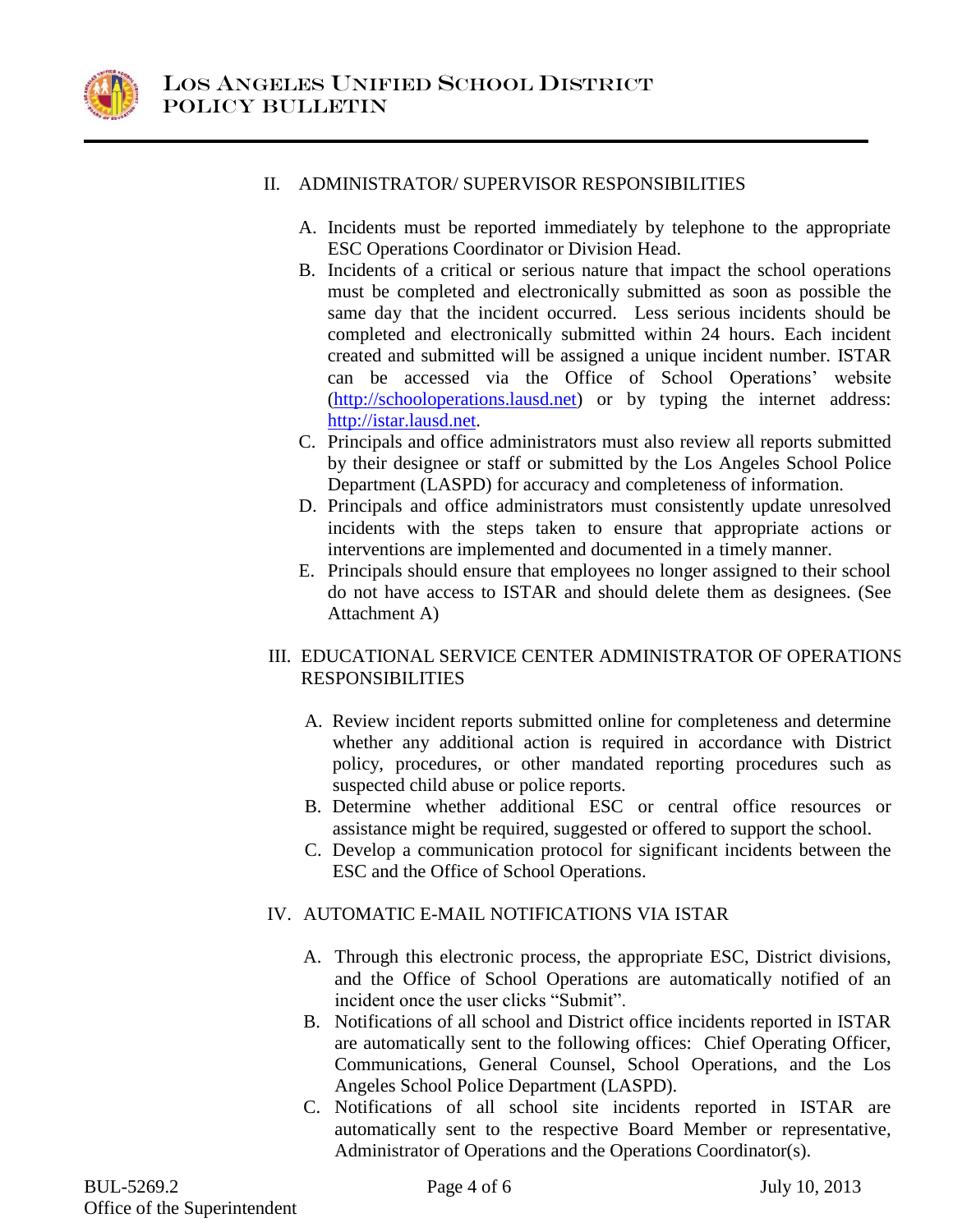

- D. Additional notifications, based on the incident submitted, are also sent to the following division heads/office administrators:
	- 1. Division of Risk Management and Insurance Services accident, death, injury, medical, theft
	- 2. Employee Relations employee death and incidents reported to law enforcement agency(ies) such as inappropriate conduct, abduction, arrest, assault/battery, fighting/physical aggression, fraud allegation, missing/runaway, possession of illegal substance or weapon, robbery, shooting, sexual behavior-inappropriate, theft, and threat
	- 3. Facilities Division all facilities issues that impact instruction and school operations such as: air conditioning problem, bells out of order, burglary, environmental hazard/odor, fire, fire alarm system, fire sprinkler broken, gas leak, heating system problem, lost school keys, rodent/insect problem, sewer problem, theft, trespass, utility failure, vandalism/property damage
	- 4. Office of Environmental Health and Safety accident, death, injury, medical, all facility related incidents requiring action such as air conditioning problem, burglary, environmental hazard/odor, fire, fire sprinkler broken, gas leak, heating system problem, rodent/insect problem, sewer problem, vandalism, utility failure
	- 5. Employee Performance Accountability employee related incidents requiring disciplinary proceedings/action such as act of violence, arrest, assault/battery, disruptive behavior/annoyance, fighting /physical aggression, fraud allegation, harassment, hazing, possession of illegal substance, possession of weapons, sexual behavior, suicidal behavior, theft, threat
	- 6. Student Health and Human Services (District Nursing/Pupil Services) – incidents such as death, injury, medical, suicidal behavior, all incidents requiring crisis team response, all incidents requiring suspension or expulsion such as altercation, arrest, assault/battery, fighting/physical aggression, possession of illegal substance or weapon, shooting
	- 7. Transportation Branch incidents that occurred on a District school bus or vehicle, walkout/demonstration
- E. Depending on the incident type, schools and offices are still required to contact appropriate agencies, additional District division(s) or office(s) for notification, intervention, and resolution. The ISTAR reporting system does not substitute or replace other specific forms required to comply with legal requirements or other District mandates, including but not limited to filing suspected child abuse and neglect reports, or notifying law enforcement of criminal activity or filing police reports.
- **AUTHORITY:** This is a policy of the Office of the Superintendent and under the authority of School Operations.